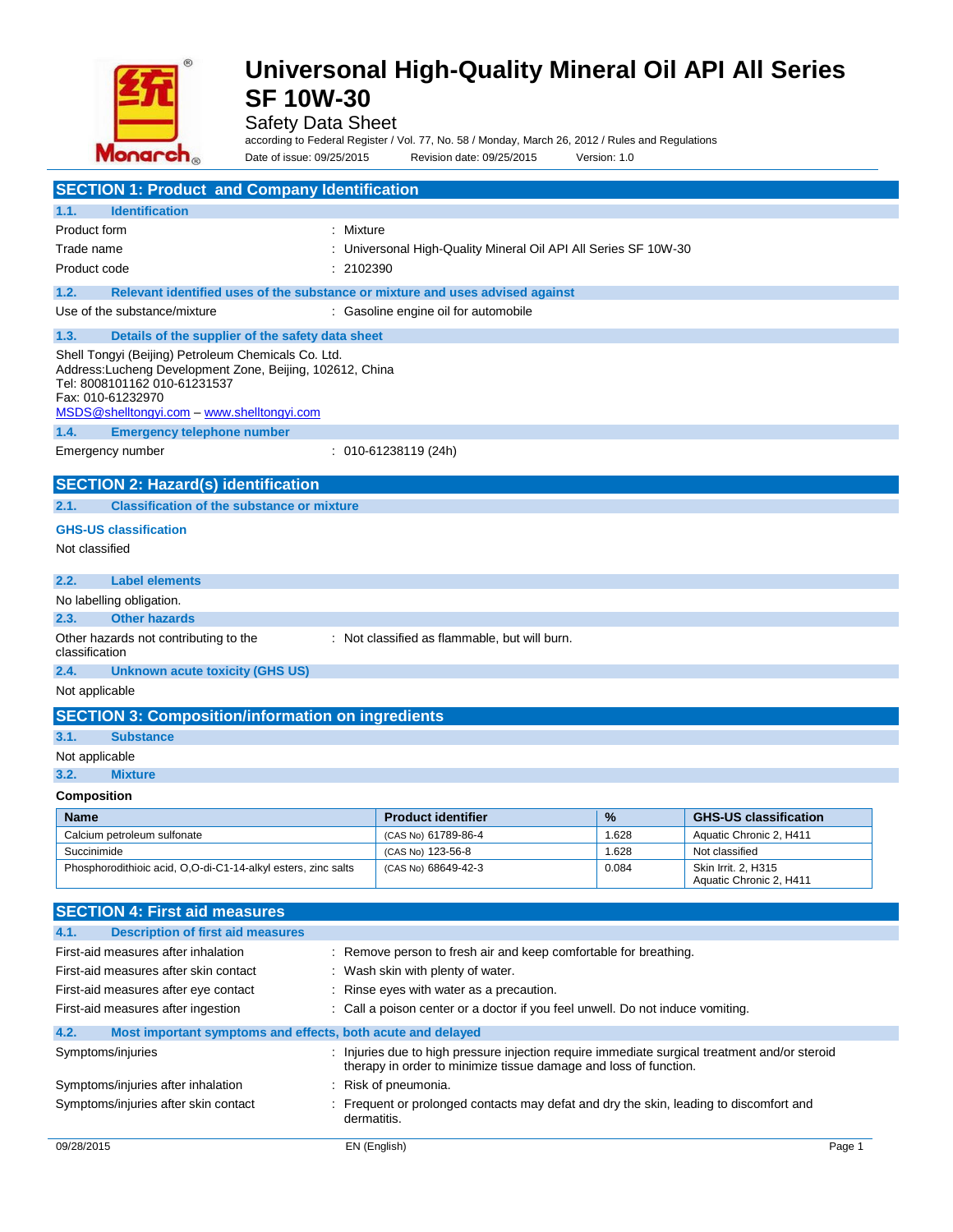Safety Data Sheet

| according to Federal Register / Vol. 77, No. 58 / Monday, March 26, 2012 / Rules and Regulations |                                                                                                                                                                                                   |
|--------------------------------------------------------------------------------------------------|---------------------------------------------------------------------------------------------------------------------------------------------------------------------------------------------------|
| 4.3.                                                                                             | Indication of any immediate medical attention and special treatment needed                                                                                                                        |
| Treat symptomatically.                                                                           |                                                                                                                                                                                                   |
| <b>SECTION 5: Firefighting measures</b>                                                          |                                                                                                                                                                                                   |
| 5.1.<br><b>Extinguishing media</b>                                                               |                                                                                                                                                                                                   |
| Suitable extinguishing media                                                                     | : Water spray. Dry powder. Foam. Carbon dioxide.                                                                                                                                                  |
| Unsuitable extinguishing media                                                                   | : Do not use a heavy water stream.                                                                                                                                                                |
| 5.2.<br>Special hazards arising from the substance or mixture                                    |                                                                                                                                                                                                   |
| Fire hazard                                                                                      | : Hazardous combustion substance may include: Airborne solid and liquid particulates and a<br>complex mixture of gases (smoke). Carbon Monoxide. Unidentified organic and inorganic<br>compounds. |
| <b>Explosion hazard</b>                                                                          | : None.                                                                                                                                                                                           |
| Reactivity                                                                                       | : The product is non-reactive under normal conditions of use, storage and transport.                                                                                                              |
| 5.3.<br><b>Advice for firefighters</b>                                                           |                                                                                                                                                                                                   |
| Firefighting instructions                                                                        | : In case of major fire and large quantities: Evacuate area. Fight fire remotely due to the risk of<br>explosion.                                                                                 |
| Protection during firefighting                                                                   | Do not attempt to take action without suitable protective equipment. Self-contained breathing<br>apparatus. Complete protective clothing.                                                         |
| Special protective equipment for fire fighters                                                   | : Wear proper protective equipment.                                                                                                                                                               |
| <b>SECTION 6: Accidental release measures</b>                                                    |                                                                                                                                                                                                   |
| 6.1.                                                                                             | Personal precautions, protective equipment and emergency procedures                                                                                                                               |
| General measures                                                                                 | : Evacuate area. Isolate from fire, if possible, without unnecessary risk.                                                                                                                        |
| 6.1.1.<br>For non-emergency personnel                                                            |                                                                                                                                                                                                   |
| Protective equipment                                                                             | : Wear proper protective equipment.                                                                                                                                                               |
| <b>Emergency procedures</b>                                                                      | : Ventilate spillage area.                                                                                                                                                                        |
| 6.1.2.<br>For emergency responders                                                               |                                                                                                                                                                                                   |
| Protective equipment                                                                             | : Do not attempt to take action without suitable protective equipment. For further information                                                                                                    |
|                                                                                                  | refer to section 8: "Exposure controls/personal protection".                                                                                                                                      |
| 6.2.<br><b>Environmental precautions</b>                                                         |                                                                                                                                                                                                   |
|                                                                                                  | Avoid release to the environment. Prevent entry to sewers and public waters. Try to stop release.                                                                                                 |
| 6.3.<br>Methods and material for containment and cleaning up                                     |                                                                                                                                                                                                   |
| For containment                                                                                  | : Collect spillage. Provide equipment/receptacles with earthing.                                                                                                                                  |
| Methods for cleaning up                                                                          | : Take up liquid spill into absorbent material.                                                                                                                                                   |
| Other information                                                                                | : Dispose of materials or solid residues at an authorized site.                                                                                                                                   |
| 6.4.<br><b>Reference to other sections</b>                                                       |                                                                                                                                                                                                   |
| For further information refer to section 13.                                                     |                                                                                                                                                                                                   |
| <b>SECTION 7: Handling and storage</b>                                                           |                                                                                                                                                                                                   |
| <b>Precautions for safe handling</b><br>7.1.                                                     |                                                                                                                                                                                                   |
| Additional hazards when processed                                                                | : Not classified as flammable, but will burn.                                                                                                                                                     |
| Precautions for safe handling                                                                    | Ensure good ventilation of the work station. Wear personal protective equipment. Provide good<br>ventilation in process area to prevent formation of vapour.                                      |

| Hygiene measures   |                                                              | : Do not eat, drink or smoke when using this product. Always wash hands after handling the<br>product. |
|--------------------|--------------------------------------------------------------|--------------------------------------------------------------------------------------------------------|
| 7.2.               | Conditions for safe storage, including any incompatibilities |                                                                                                        |
| Storage conditions |                                                              | : Store in a well-ventilated place. Keep cool.                                                         |
|                    | Incompatible materials                                       | : Polyvinylchloride (PVC).                                                                             |

| Maximum storage period | $: > 3$ months |
|------------------------|----------------|
|------------------------|----------------|

Storage temperature  $\overline{C}$  = 15 - 60 °C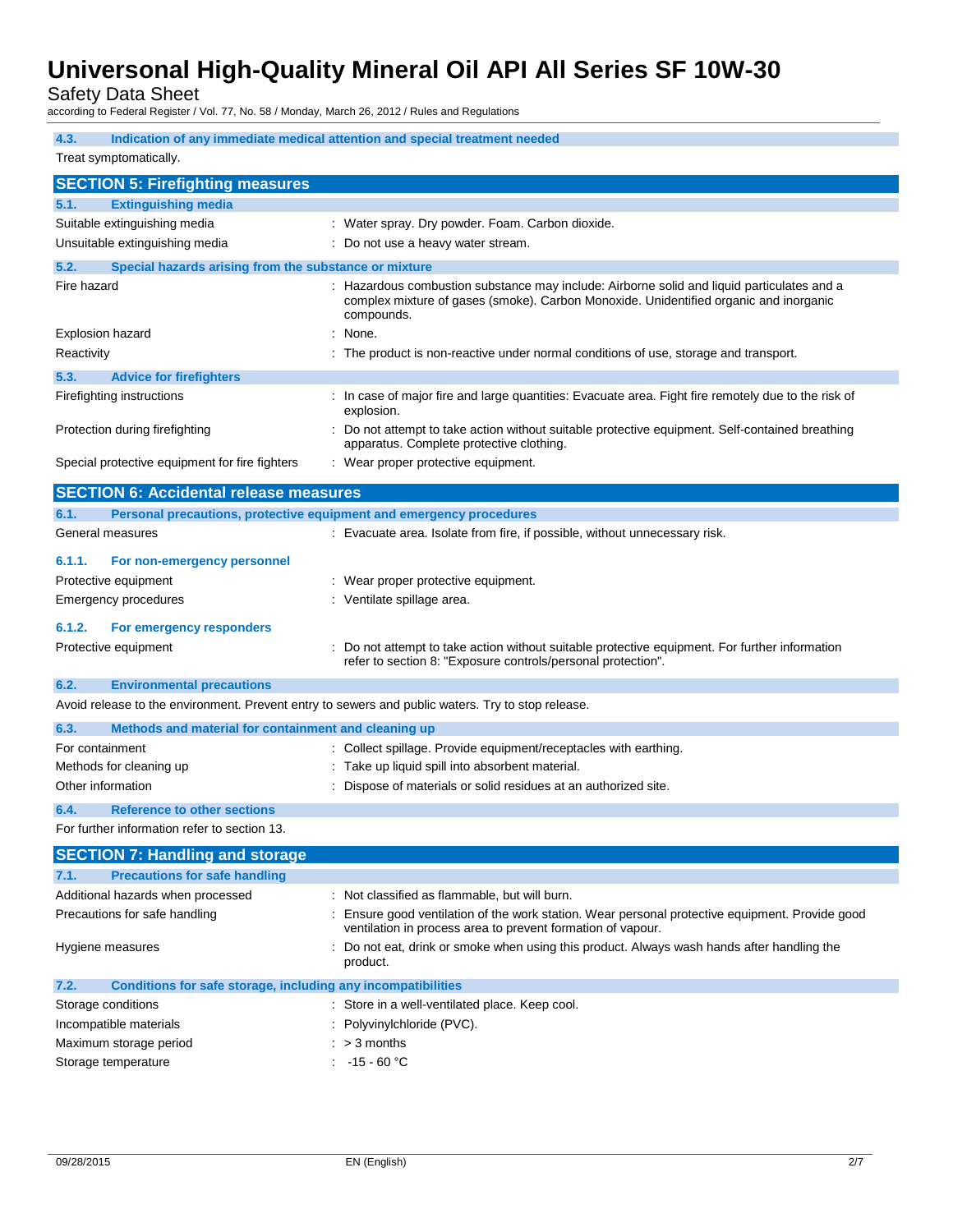Safety Data Sheet

according to Federal Register / Vol. 77, No. 58 / Monday, March 26, 2012 / Rules and Regulations

|                                   | <b>SECTION 8: Exposure controls/personal protection</b>       |                                                                                              |
|-----------------------------------|---------------------------------------------------------------|----------------------------------------------------------------------------------------------|
| 8.1.<br><b>Control parameters</b> |                                                               |                                                                                              |
|                                   | Universonal High-Quality Mineral Oil API All Series SF 10W-30 |                                                                                              |
| <b>ACGIH</b>                      | ACGIH TWA (mg/m <sup>3</sup> )                                | $5 \text{ mg/m}^3$                                                                           |
|                                   |                                                               |                                                                                              |
|                                   |                                                               |                                                                                              |
| 8.2.<br><b>Exposure controls</b>  |                                                               |                                                                                              |
| Appropriate engineering controls  | : Ensure good ventilation of the work station.                |                                                                                              |
| Personal protective equipment     | rubber (NBR).                                                 | : EN 374. Chemical resistant PVC gloves (to European standard EN 374 or equivalent). Nitrile |
| Hand protection                   | : Protective gloves. Wear protective gloves.                  |                                                                                              |
| Eye protection                    | : Safety glasses.                                             |                                                                                              |
| Skin and body protection          | : Wear suitable protective clothing.                          |                                                                                              |

| Respiratory protection | . In case of insufficient ventilation, wear suitable respiratory equipment. |
|------------------------|-----------------------------------------------------------------------------|
|                        |                                                                             |

Environmental exposure controls : Avoid release to the environment.

## **SECTION 9: Physical and chemical properties**

| 9.1.<br>Information on basic physical and chemical properties |                               |
|---------------------------------------------------------------|-------------------------------|
| Physical state                                                | $:$ Liquid                    |
| Colour                                                        | amber                         |
| Odour                                                         | slightly hydrocarbon          |
| Odour threshold                                               | No data available             |
| рH                                                            | No data available             |
| Melting point                                                 | Not applicable                |
| Freezing point                                                | No data available             |
| Boiling point                                                 | >280 °C                       |
| Flash point                                                   | : 230 °C                      |
| Relative evaporation rate (butylacetate=1)                    | : No data available           |
| Flammability (solid, gas)                                     | : No data available           |
| <b>Explosive limits</b>                                       | $: 1 - 10$ vol %              |
| <b>Explosive properties</b>                                   | No data available             |
| Oxidising properties                                          | No data available             |
| Vapour pressure                                               | $< 0.5$ Pa at 20 $^{\circ}$ C |
| Relative density                                              | $0.8662$ g/cm <sup>3</sup>    |
| Relative vapour density at 20 °C                              | No data available             |
| Density                                                       | 866.2 kg/m <sup>3</sup>       |
| Relative gas density                                          | $\therefore$ > 1              |
| Solubility                                                    | : Negligible                  |
| Log Pow                                                       | : > 6                         |
| Auto-ignition temperature                                     | : $>320$ °C                   |
| Decomposition temperature                                     | No data available             |
| Viscosity, kinematic                                          | $10.7$ mm $2/s$               |
| Viscosity, dynamic                                            | No data available             |
| 9.2.<br><b>Other information</b>                              |                               |
| No additional information available                           |                               |

| <b>SECTION 10: Stability and reactivity</b> |  |
|---------------------------------------------|--|
|                                             |  |

### **10.1. Reactivity**

The product is non-reactive under normal conditions of use, storage and transport.

### **10.2. Chemical stability**

Stable under normal conditions.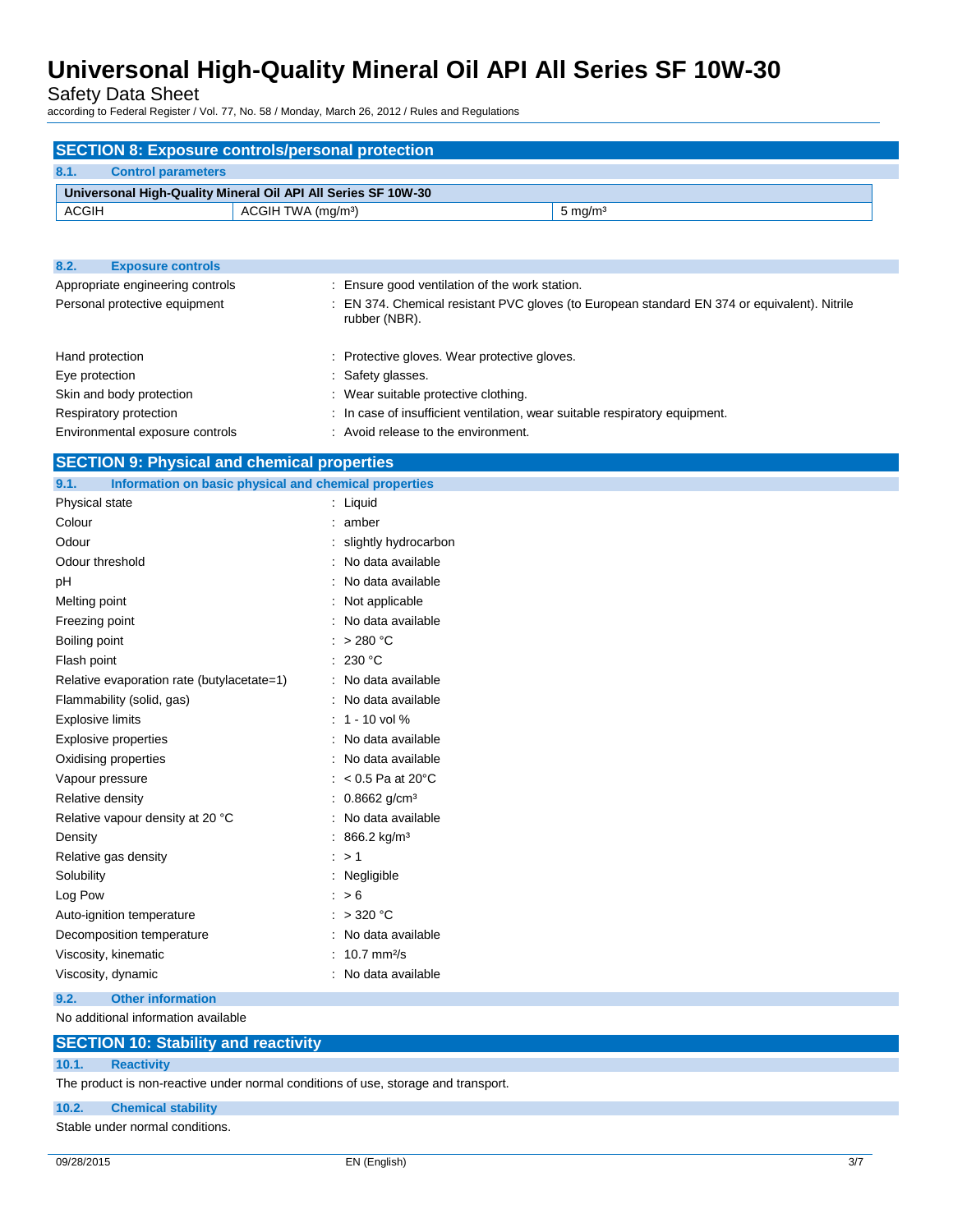Safety Data Sheet

according to Federal Register / Vol. 77, No. 58 / Monday, March 26, 2012 / Rules and Regulations

| <b>Possibility of hazardous reactions</b><br>10.3.            |                                                                                                                           |
|---------------------------------------------------------------|---------------------------------------------------------------------------------------------------------------------------|
| No dangerous reactions known under normal conditions of use.  |                                                                                                                           |
| 10.4.<br><b>Conditions to avoid</b>                           |                                                                                                                           |
| Direct sunlight. At high temperatures :                       |                                                                                                                           |
| 10.5.<br><b>Incompatible materials</b>                        |                                                                                                                           |
| Oxidizing agent.                                              |                                                                                                                           |
| 10.6.<br><b>Hazardous decomposition products</b>              |                                                                                                                           |
|                                                               | Under normal conditions of storage and use, hazardous decomposition products should not be produced.                      |
| <b>SECTION 11: Toxicological information</b>                  |                                                                                                                           |
| <b>Information on toxicological effects</b><br>11.1.          |                                                                                                                           |
|                                                               |                                                                                                                           |
| Acute toxicity                                                | Not classified                                                                                                            |
|                                                               | (Based on available data, the classification criteria are not met)                                                        |
| Universonal High-Quality Mineral Oil API All Series SF 10W-30 |                                                                                                                           |
| LD50 oral rat                                                 | > 5000 mg/kg                                                                                                              |
| LD50 dermal rat                                               | > 5000 mg/kg                                                                                                              |
| LD50 dermal rabbit                                            | > 5000 mg/kg                                                                                                              |
| Calcium petroleum sulfonate (61789-86-4)                      |                                                                                                                           |
| LD50 oral rat                                                 | $> 20$ g/kg                                                                                                               |
| LD50 dermal rabbit                                            | > 4000 mg/kg                                                                                                              |
| Skin corrosion/irritation                                     |                                                                                                                           |
|                                                               | Not classified<br>Not classified                                                                                          |
| Serious eye damage/irritation                                 |                                                                                                                           |
| Respiratory or skin sensitisation                             | Not classified                                                                                                            |
| Germ cell mutagenicity                                        | Not classified                                                                                                            |
| Carcinogenicity                                               | Not classified                                                                                                            |
| Reproductive toxicity                                         | : Not classified                                                                                                          |
| Specific target organ toxicity (single exposure)              | : Not classified                                                                                                          |
|                                                               |                                                                                                                           |
| Specific target organ toxicity (repeated<br>exposure)         | : Not classified                                                                                                          |
|                                                               |                                                                                                                           |
| Aspiration hazard                                             | : Not classified                                                                                                          |
| Symptoms/injuries after inhalation                            | : Risk of pneumonia.                                                                                                      |
| Symptoms/injuries after skin contact                          | : Frequent or prolonged contacts may defat and dry the skin, leading to discomfort and                                    |
|                                                               | dermatitis.                                                                                                               |
| <b>SECTION 12: Ecological information</b>                     |                                                                                                                           |
| 12.1.<br><b>Toxicity</b>                                      |                                                                                                                           |
| Ecology - general                                             | : The product is not considered harmful to aquatic organisms or to cause long-term adverse<br>effects in the environment. |
| Calcium petroleum sulfonate (61789-86-4)                      |                                                                                                                           |
| LC50 fish 1                                                   | 5.7 - 9.7 mg/l (Exposure time: 96 h - Species: Pimephales promelas [static])                                              |
| EC50 Daphnia 1                                                | 6.2 - 12 mg/l (Exposure time: 48 h - Species: Daphnia magna)                                                              |
| $C_{C}$                                                       | 4.0, 40.0 m s// (Europeus time: 00 k. Crosics: Dimenboles russeles formi statist)                                         |

| 1.0 - 10.0 mg/l (Exposure time: 96 h - Species: Pimephales promelas [semi-static])<br>LC50 fish 2 |                                                                                     |  |  |
|---------------------------------------------------------------------------------------------------|-------------------------------------------------------------------------------------|--|--|
| Phosphorodithioic acid, O,O-di-C1-14-alkyl esters, zinc salts (68649-42-3)                        |                                                                                     |  |  |
| LC50 fish 1                                                                                       | 1.0 - 5.0 mg/l (Exposure time: 96 h - Species: Pimephales promelas [static])        |  |  |
| EC50 Daphnia 1                                                                                    | 1 - 1.5 mg/l (Exposure time: 48 h - Species: Daphnia magna)                         |  |  |
| LC50 fish 2                                                                                       | 10.0 - 35.0 mg/l (Exposure time: 96 h - Species: Pimephales promelas [semi-static]) |  |  |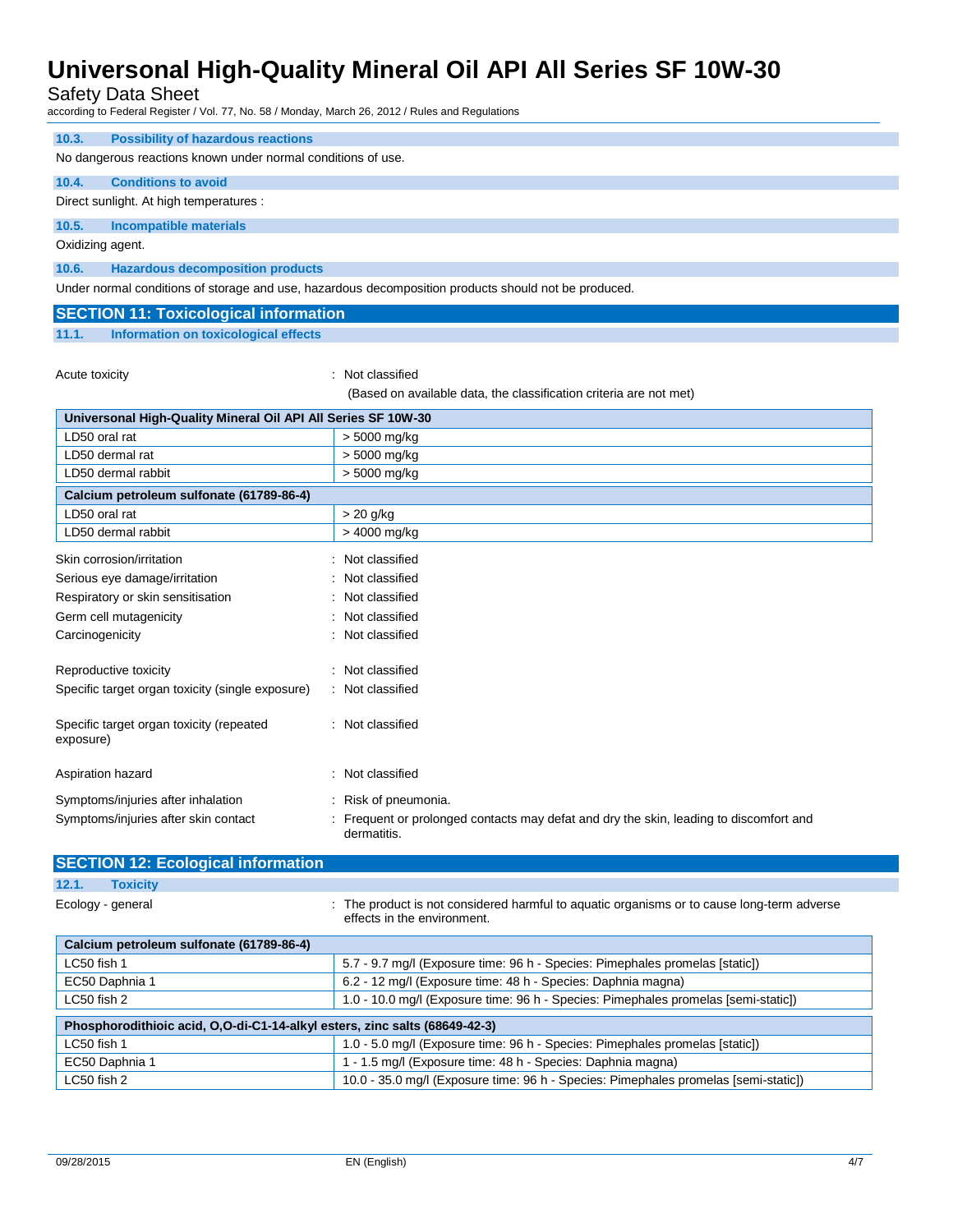Safety Data Sheet

according to Federal Register / Vol. 77, No. 58 / Monday, March 26, 2012 / Rules and Regulations

| Universonal High-Quality Mineral Oil API All Series SF 10W-30 |  |  |  |  |
|---------------------------------------------------------------|--|--|--|--|
| Not readily biodegradable.<br>Persistence and degradability   |  |  |  |  |
|                                                               |  |  |  |  |
| 12.3.<br><b>Bioaccumulative potential</b>                     |  |  |  |  |
| Universonal High-Quality Mineral Oil API All Series SF 10W-30 |  |  |  |  |
| > 6                                                           |  |  |  |  |
| Potentially bioaccumulable.                                   |  |  |  |  |
|                                                               |  |  |  |  |

| 12.4. | <b>Mobility in soil</b>             |
|-------|-------------------------------------|
|       | No additional information available |

| 12.5. | Other adverse effects     |                                       |
|-------|---------------------------|---------------------------------------|
|       | Effect on the ozone layer | No known effects from this product.   |
|       | Effect on global warming  | : No known effects from this product. |
|       |                           | No known effects from this product.   |

| <b>SECTION 13: Disposal considerations</b> |                                |                                                                                               |  |
|--------------------------------------------|--------------------------------|-----------------------------------------------------------------------------------------------|--|
| 13.1.                                      | <b>Waste treatment methods</b> |                                                                                               |  |
| Waste treatment methods                    |                                | : Dispose of contents/container in accordance with licensed collector's sorting instructions. |  |
| Sewage disposal recommendations            |                                | : National legislation. Regional legislation (waste).                                         |  |
| Waste disposal recommendations             |                                | : Avoid release to the environment. Do not discharge into drains or the environment.          |  |
|                                            |                                |                                                                                               |  |

### **SECTION 14: Transport information**

### **Department of Transportation (DOT)**

In accordance with DOT Not regulated for transport

**TDG** 

No additional information available

#### **Transport by sea**

No additional information available

#### **Air transport**

No additional information available

### **SECTION 15: Regulatory information**

### **15.1. US Federal regulations**

All components of this product are listed, or excluded from listing, on the United States Environmental Protection Agency Toxic Substances Control Act (TSCA) inventory

This product or mixture does not contain a toxic chemical or chemicals in excess of the applicable concentration as specified in 40 CFR §372.38(a) subject to the reporting requirements of section 313 of Title III of the Superfund Amendments and Reauthorization Act of 1986 and 40 CFR Part 372.

#### **15.2. International regulations**

#### **CANADA**

| Calcium petroleum sulfonate (61789-86-4)                                   |  |
|----------------------------------------------------------------------------|--|
| Listed on the Canadian DSL (Domestic Substances List)                      |  |
| <b>Succinimide (123-56-8)</b>                                              |  |
| Listed on the Canadian DSL (Domestic Substances List)                      |  |
| Phosphorodithioic acid, O.O-di-C1-14-alkyl esters, zinc salts (68649-42-3) |  |

| Listed on the Canadian DSL (Domestic Substances List)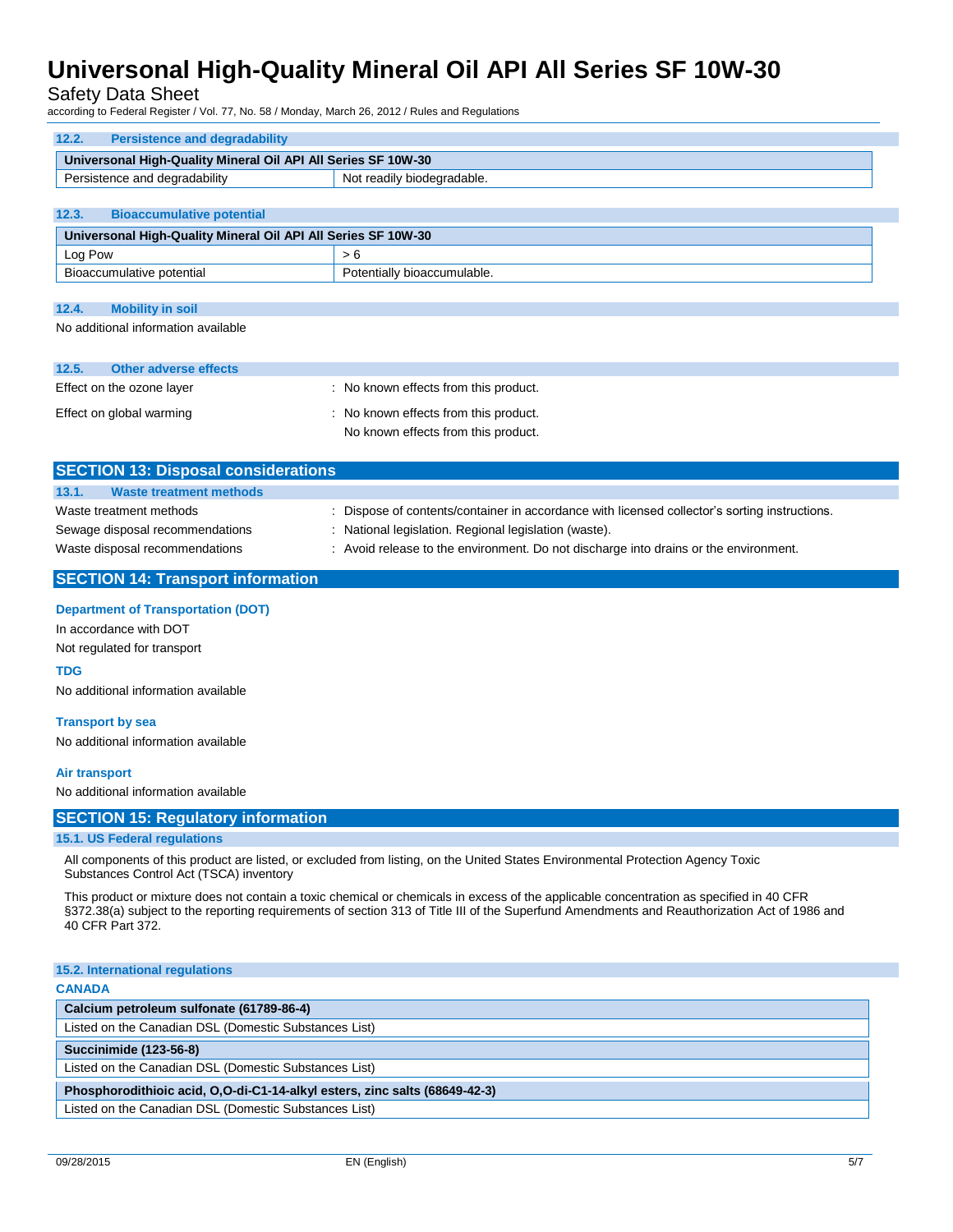Safety Data Sheet

according to Federal Register / Vol. 77, No. 58 / Monday, March 26, 2012 / Rules and Regulations

#### **EU-Regulations**

No additional information available

| <b>National regulations</b>                                                                                                                                                                                                                                                                                                                                                                                                                                                                                 |  |  |
|-------------------------------------------------------------------------------------------------------------------------------------------------------------------------------------------------------------------------------------------------------------------------------------------------------------------------------------------------------------------------------------------------------------------------------------------------------------------------------------------------------------|--|--|
| Calcium petroleum sulfonate (61789-86-4)                                                                                                                                                                                                                                                                                                                                                                                                                                                                    |  |  |
| Listed on the AICS (Australian Inventory of Chemical Substances)<br>Listed on IECSC (Inventory of Existing Chemical Substances Produced or Imported in China)<br>Listed on the Japanese ENCS (Existing & New Chemical Substances) inventory<br>Listed on the Korean ECL (Existing Chemicals List)<br>Listed on NZIoC (New Zealand Inventory of Chemicals)<br>Listed on PICCS (Philippines Inventory of Chemicals and Chemical Substances)<br>Listed on Turkish inventory of chemical                        |  |  |
| <b>Succinimide (123-56-8)</b>                                                                                                                                                                                                                                                                                                                                                                                                                                                                               |  |  |
| Listed on the AICS (Australian Inventory of Chemical Substances)<br>Listed on IECSC (Inventory of Existing Chemical Substances Produced or Imported in China)<br>Listed on the Japanese ENCS (Existing & New Chemical Substances) inventory<br>Listed on the Japanese ISHL (Industrial Safety and Health Law)<br>Listed on the Korean ECL (Existing Chemicals List)<br>Listed on NZIoC (New Zealand Inventory of Chemicals)<br>Listed on PICCS (Philippines Inventory of Chemicals and Chemical Substances) |  |  |
| Phosphorodithioic acid, O,O-di-C1-14-alkyl esters, zinc salts (68649-42-3)                                                                                                                                                                                                                                                                                                                                                                                                                                  |  |  |
| Listed on the AICS (Australian Inventory of Chemical Substances)<br>Listed on IECSC (Inventory of Existing Chemical Substances Produced or Imported in China)<br>Listed on the Korean ECL (Existing Chemicals List)<br>Listed on NZIoC (New Zealand Inventory of Chemicals)<br>Listed on PICCS (Philippines Inventory of Chemicals and Chemical Substances)<br>Listed on INSQ (Mexican national Inventory of Chemical Substances)<br>Listed on Turkish inventory of chemical                                |  |  |

### **15.3. US State regulations**

California Proposition 65 - This product does not contain any substances known to the state of California to cause cancer, developmental and/or reproductive harm

| <b>SECTION 16: Other information</b> |                                                                                                                                                                                                                         |  |
|--------------------------------------|-------------------------------------------------------------------------------------------------------------------------------------------------------------------------------------------------------------------------|--|
| <b>Revision date</b>                 | : 09/25/2015                                                                                                                                                                                                            |  |
| Abbreviations and acronyms           | : International Air Transport Association. International Maritime Dangerous Goods. Median lethal<br>concentration. Median lethal dose. Bioconcentration factor. Persistent Bioaccumulative Toxic.<br>Safety Data Sheet. |  |
| Training advice                      | : Normal use of this product shall imply use in accordance with the instructions on the packaging.                                                                                                                      |  |

### Full text of H-statements:

| Aquatic Chronic 2 | Hazardous to the aquatic environment — Chronic Hazard, Category |
|-------------------|-----------------------------------------------------------------|
| Skin Irrit, 2     | Skin corrosion/irritation, Category 2                           |
| H315              | Causes skin irritation                                          |
| H411              | Toxic to aquatic life with long lasting effects                 |

#### NFPA health hazard **in the state of the state of the state of the state of the state of the state of the SN** in N

|                  | beyond that of ordinary combustible materials.                                                  |  |
|------------------|-------------------------------------------------------------------------------------------------|--|
| NFPA fire hazard | : 0 - Materials that will not burn.                                                             |  |
| NFPA reactivity  | : 0 - Normally stable, even under fire exposure conditions.<br>and are not reactive with water. |  |